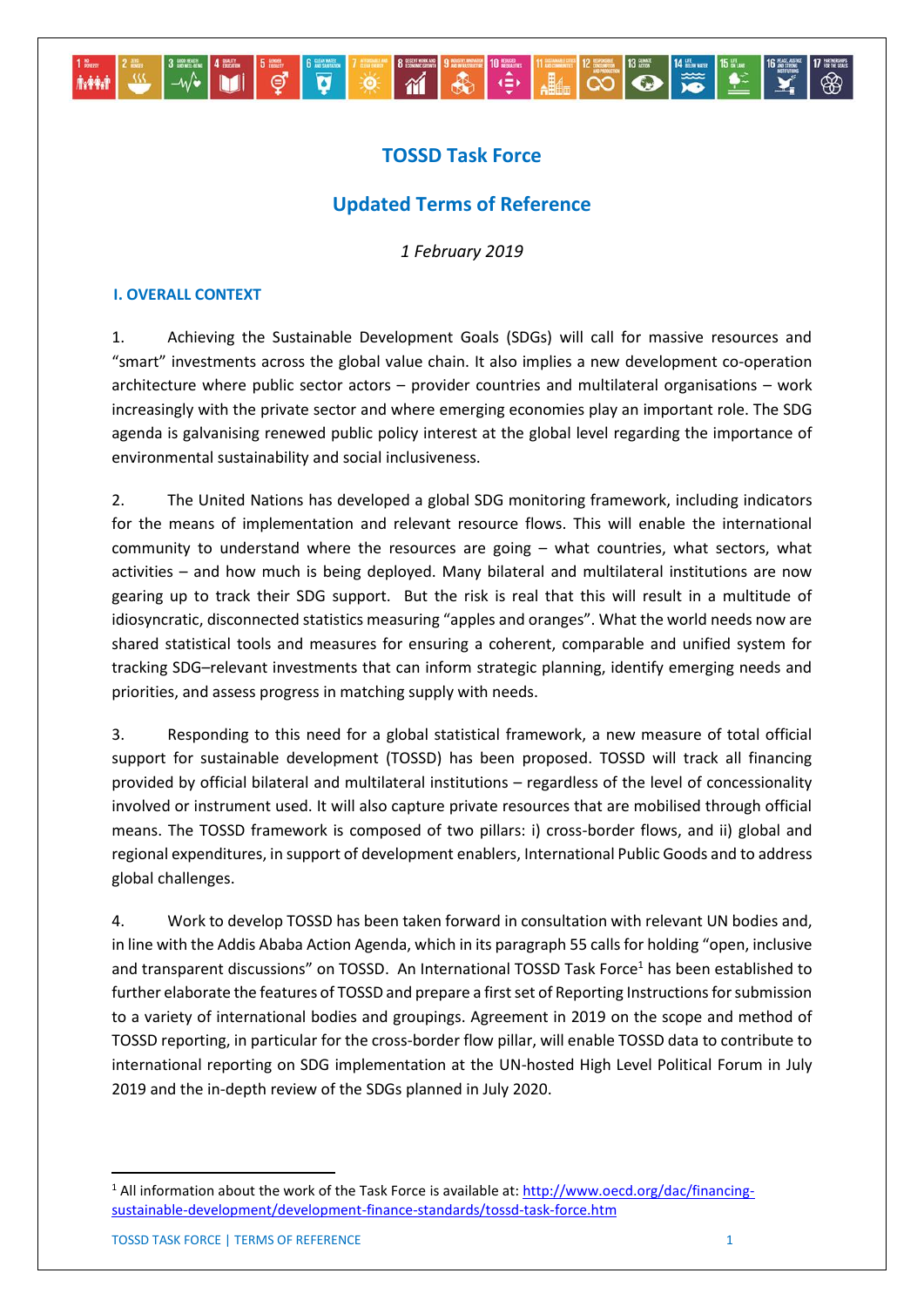5. The present Terms of Reference (TORs) provide an update to the December 2017 version and define the objectives, composition, governance arrangements and working methods of the TOSSD Task Force from January 2019 until the in-depth review of the SDGs planned in July 2020.

 $\sqrt{2}$ 

#### **II. THE PURPOSE AND ROLE OF THE TASK FORCE AND ITS TASKS**

6. In the first phase of its work, the Task Force has focused on developing the general statistical concepts, standards and methodologies of the TOSSD framework and specifically:

- Completed the first draft of Reporting Instructions for Pillar I on the cross-border flows (July 2017 - January 2019).
- Started the development of Pillar II on global and regional expenditures (from May 2018 onwards).

7. During the second phase of its work from January 2019 to July 2020, the TOSSD Task Force will carry out its activities along three work streams with specific objectives as follows:

- **Workstream 1: Finalising the Reporting Instructions** 
	- o Finalise the Reporting Instructions, particularly on the Pillar II of TOSSD, and maintain them in 2019-20, taking into account, as appropriate the results of the TOSSD data survey, country and thematic pilots as well as stakeholder feedback.
- **Workstream 2: Collecting and analysing TOSSD data**
	- o Undertake two rounds of TOSSD data collection in 2019 and 2020, and seek to expand the coverage of these data, by inviting more providers, especially South-South providers, and multilateral institutions to report on TOSSD.
	- o Review analyses of TOSSD data and promote their use in policy discussions on sustainable development finance.
- **Workstream 3: Integrating TOSSD in the SDG indicator framework and transferring or sharing the ownership of TOSSD with the UN**:
	- o Engage specifically with the United Nations in order to identify a custodian or cocustodian agency for TOSSD and make substantial progress on transferring or sharing the ownership of the framework with that agency. In the meantime, the OECD will continue to work as the Secretariat of the Task Force to ensure that the TOSSD framework is maintained to the highest statistical standards and that data continue to be collected to inform policies on sustainable development finance.
	- o Seek to increase the ownership of TOSSD as a new statistical framework of Sustainable Development Finance by different countries, international bodies and constituencies (e.g. the UN; developing countries; South-South providers; Think Tanks; CSOs and the Private Sector).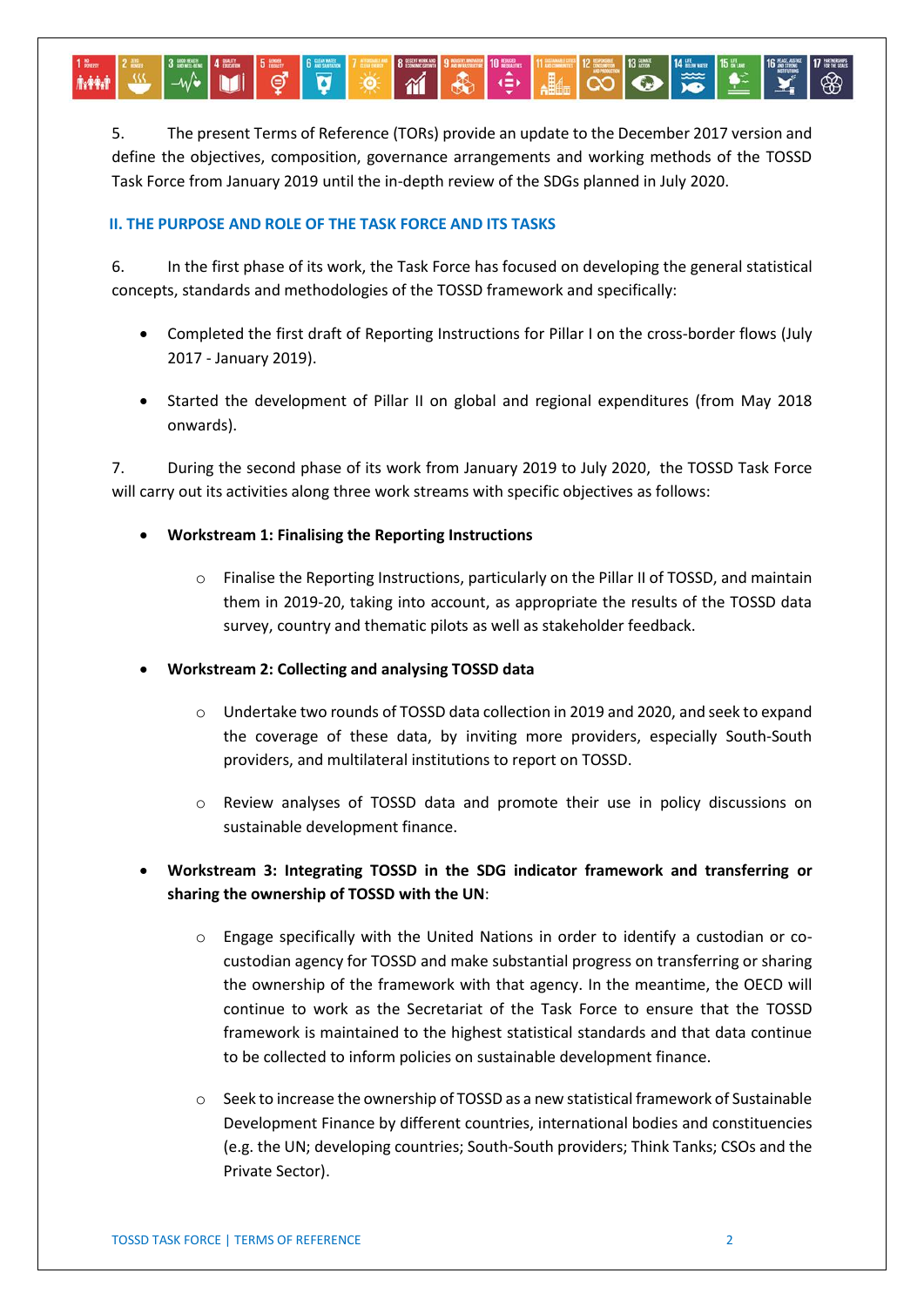#### **III. COMPOSITION OF THE TASK FORCE**

**A-44-4** 

8. As indicated in the December 2017 version of the Task Force TORs, as the work of the Task Force evolves, the Membership of the Task Force also needs to evolve.

 $\ddot{\bullet}$ 

 $\overline{a}$ 

9. The Task Force will consist of sovereign states and international institutions, or their designates. Members will be representative of key international constituencies that will generate and use TOSSD data e.g. TOSSD-eligible countries; bilateral and multilateral providers; and Northern and South-South providers. They will bring to the Task Force their technical expertise drawn from both national statistical offices and the development community. The Task Force may also include independent experts as permanent members.

10. In line with the objective of increasing ownership of TOSSD at the global level, the Task Force will seek to expand its membership as from January 2019. While any country or organisation is welcome to join, special attention will be paid to ensuring a balance in terms of representation from: TOSSD-eligible and provider countries; Northern and South-South providers, development policy and statistical practitioners. Special attention will also be paid to ensure adequate representation of multilateral organisations, in particular UN agencies. As and when the number of members exceeds 35, the Task Force will review its modes of deliberation to ensure its decision-making processes remain effective.

11. The Task Force will be led by [two co-Chairs][a Chair and two Vice-Chairs], representative of the Task Force membership among i) TOSSD-eligible countries; ii) Northern and South-South providers; and iii) Multilateral organisations.

## **IV. WORKING METHODS**

12. Task Force work will continue being conducted principally through periodic, face-to-face meetings where participants will discuss statistical concepts, principles and approaches, in particular on the Pillar II of TOSSD; identify further research and analytical needs; provide comments on texts that will ultimately constitute a first set of TOSSD Reporting Instructions; and adjust the Reporting Instructions as appropriate, based on the results of the TOSSD data survey, country and thematic pilots, as well as stakeholder feedback.

13. The core output of the TOSSD Task Force by July 2020 will be a complete set of TOSSD Reporting Instructions and two rounds of data collection (one in 2019 and one in 2020).

14. Meetings will be managed and work structured by the TOSSD Task Force [co-Chairs][Chair and Vice-Chairs], with support from the Task Force Secretariat.

15. The [co-Chairs][Chair and Vice-Chairs] will function as a bureau to provide strategic oversight regarding the scope and nature of work, to identify topics for discussion, and to manage work flow and modalities.

16. Task Force members will be invited to propose topics for further inquiry or future consideration by the Task Force.